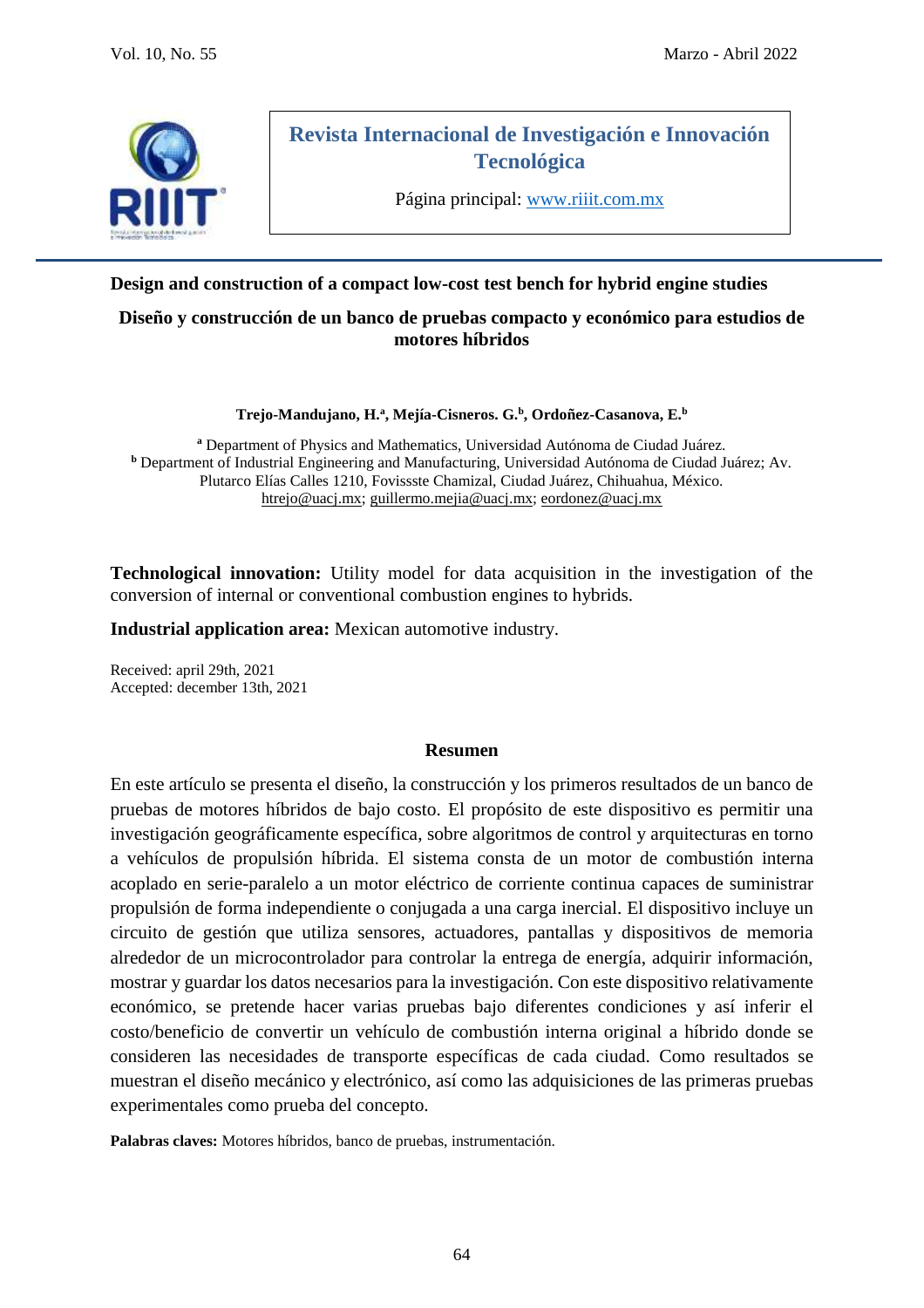### **Abstract**

In this paper, the design, construction and first results of a low-cost hybrid engine test bench is presented. The purpose of this device is to allow geographically specific research around control algorithms and architectures for hybrid engines. The system consists of an internal combustion engine parallel-coupled to a direct current electrical motor, which can independently supply power to an inertial load. The device includes a management circuit that uses sensors, actuators, displays and memory devices around a micro-controller to control power delivery, acquire information, display, and save data needed for the investigation. The general objective of this low-cost device is to make several tests under different conditions to infer the cost/benefit of converting an original internal combustion powered vehicle into a hybrid, considering the city specific transportation needs. As results, the mechanical and electronic design are shown the data acquisition as well of first experimental tests as proof of concept.

**Keywords:** Hybrid Engines, Test Bench, Instrumentation.

#### **1. Introduction**

A partial and slow solution to the pollution and fossil fuel dependency problem generated by passenger cars is through the introduction of electric or hybrid cars by manufacturers [1– 6]. This approach involves a high initial cost for the buyer, still low autonomy, and batteries lifetime. Even that the mentioned disadvantages were improved, we are dealing with a replacement technology, i.e., it does not account for the millions of cars operating by internal combustion engines (ICE) that are currently on the roads. In other words, hybrid or electric is not an add-on technology as the end-user need to completely replace his ICE vehicle for a hybrid or electric car. Although this is common on the developed world, in countries under development, the replacement scheme would imply a long delay in the introduction of the new technology. For example, table 1 show that in 2018 the hybrid sales in Mexico accounted for only 2% of the total sales.

**Table 1**. Statistical information provided by México's National Institute of Statistics and Geography (INEGI) for ICE and hybrid cars in 2018 [7, 8].

| Concept                             | Quantity |
|-------------------------------------|----------|
| Registered in circulation in Mexico | 31534604 |
| Registered in Chihuahua state       | 1123460  |
| Car sales in Mexico                 | 858525   |
| Hybrid sales in Mexico              | 17600    |
| Hybrid sales in Chihuahua state     | 197      |

Also, the research of electric and hybrid cars can be divided mostly around energy storage [9,10], system power [11,12], energy control and management [13–15], energy production and recovery [16–18] and/or systems architecture [19–21], leaving the investigation for engine conversion outside the research mainstream.

Moreover, those investigations rarely account for the geographical conditions like weather and/or driving aspects in a city, among others. For instance, they might be regions that have good climate 300 days of the year, flat geography at sea level and other regions with constant wind and roller coaster type roads at 1120 m above sea level. Accounting for those parameters might result in higher efficiency of converting vehicles under the specific environmental conditions.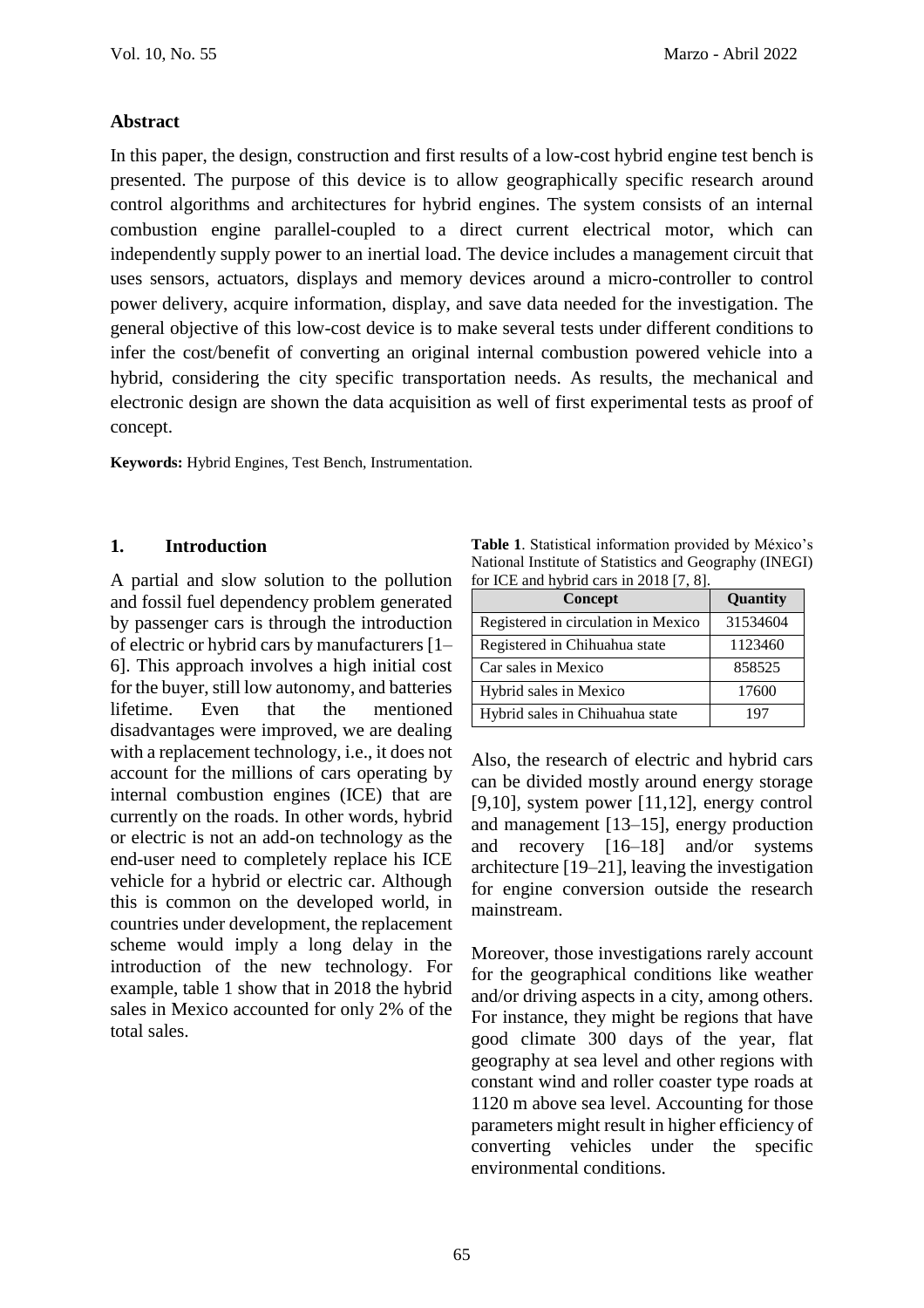These circumstances encourage to make geographic-specific research on the feasibility and efficiency of converting current ICE cars into hybrids. To promote such research, building a test bench that can be constructed with readily available parts is desirable. Some authors have undertaken this idea in different ways. For instance, in [22], they build a test bench comprised of a diesel engine, 2 permanent magnet synchronous electric motors and extra electric motor to simulate resistance. This setup allows to study hybrid engines in parallel and series with different degrees of hybridization.

Although the setup is very complete, it utilizes very specialized and expensive equipment. Another test bench is explained in [23] with the aim of making research on purely electric cars operated by a lithium-iron phosphate batteries and fuel cells. It includes an electric dynamometer with the scope of studying those power sources under different operation conditions. Finally, on [24] a model chassis powered by an electric motor (ME) and ICE in series, parallel or both is found. They employ low-cost components to show how the diverse architectures and components operates and interact, but only for demonstration purposes.

Considering the above, the design and construction of a test bench is shown in this paper. The purpose is to allow for researchers, technologist, and engineers to explore the regional optimal parameters and algorithms, to efficiently adapt or convert their commonly used ICE vehicles into electric or hybrid. Because the target is the developing countries, the present design is compact, low-cost, and constructed with materials that are readily available. In the following sections, the general layout and mechanics of the device are displayed. After that, the electronic part of the system is presented, then the general operation and finally the first results of the device are shown as proof of concept.

## **2. The Mechanical System**

The base of the system consists of a recycled bicycle frame mounted on a stand. The setup holds the ICE, the direct current electric motor (DCEM), fuel deposit, battery bank, sensors, actuators, inertial and friction load and all the mechanical linkage needed as shown in figure 1. The reason to use a recycled bicycle comes from the convenience that it already holds the bearings that carries gears as well the necessary mountings for the inertia load in place of the rear wheel. These frames are easily obtainable almost everywhere having the extra benefit of reusing disposed bicycles. The whole system can be fixed on tabletop to make it ergonomically accessible.

## 2.1. Mechanical Power

The mechanical power introduced to the load comes from an 80 cc two-stroke ICE, and a 1000Watt DCEM. Our device retains its original pedals (P in figure 2) which allows human provided power in case the user want to investigate a 3-power source hybrid. All the power sources parallel their outputs, energy through multiple gears to an also several geared loads using chains (See figure 2). This arrangement allows to choose multiple combinations of gear ratios. Additionally, all the gears in the power sources are of the ratchet type (it locks in one direction and freewheel on the other) to apply power to the load independently and to assure that no power source drags another.

## 2.2. Fuel deposit.

The fuel deposit can be any fuel safe container with a hose connected from the bottom and into the ICE. It is desirable that the main fuel deposit sits higher than the ICE to eliminate the need of a fuel pump (figure 1). For our case, the deposit is a recycled small motorcycle fuel tank. At the tank output, a control valve was included and from there the fuel passes into a T-connector that splits the fuel into the ICE and into the fuel level sensor.

## 2.3. The load

To measure the power produced by the 3 sources, it needs to be applied to some type of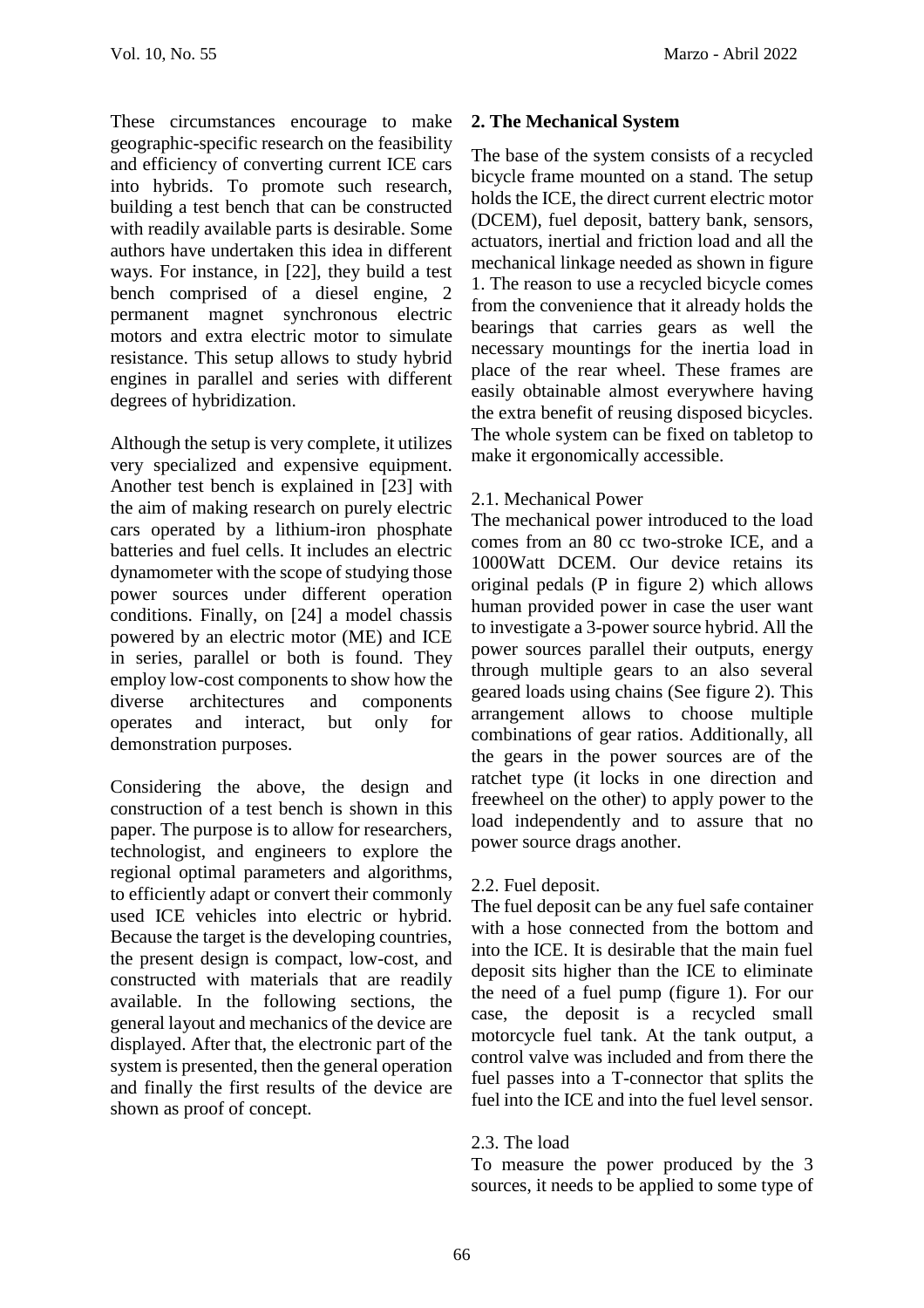load. For this apparatus, an inertia load was selected which consists of a balanced rotational device with known moment of inertia about the rotation axis. This simple setup allows for torque measurement under acceleration as in an inertia dynamometer [25- 27]. A big enough moment of inertia is desirable for two reasons: to accurately simulate the mass of the vehicle and to experiment with energy recovery from the load to the batteries. The mass equivalent of a vehicle under acceleration can be calculated trough energy considerations:

$$
\frac{1}{2}mv^2 = \frac{1}{2}I\omega^2
$$
 (Eq. 1)

Considering a wheel of radius *r* then the no slip velocity is  $v = r\omega$  therefore can be solved for *m*:

$$
m = \frac{l}{r^2} \tag{Eq. 2}
$$



Figure 1. The general layout of the devices consists of a stand that supports a bicycle frame (F)that holds the fuel tank (FT), combustion engine (ICE), electric motor (EM), inertia wheel (IW), pedals (P), batteries (B) electronics and control circuit (CC).



**Figure 2.** The diagram shows how the mechanical power is parallel transmitted to the load. Observe that the DCEM couples to the load through the pedal's gears.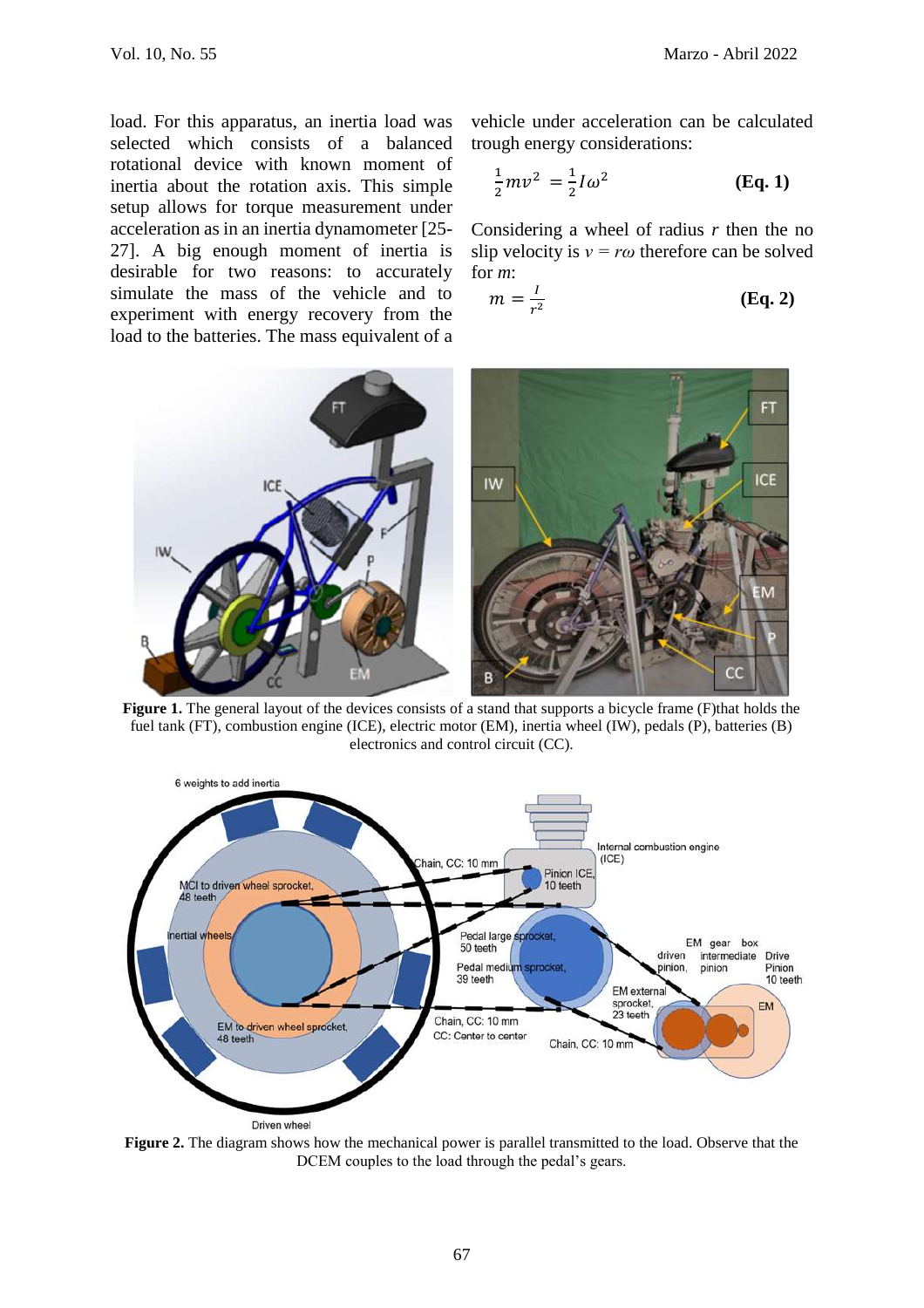The original bicycle rear wheel was used in which a concentrically weight plate was added. Also, several weights like the used to balance care tires were added at the rim edge to balance the system and to increase the moment of inertia (figure 3). The final assembly of the load was computer rendered and the moment of inertia calculated using finite element software. Additionally, a friction device is included that consists of a free wheel pressing into the inertia wheel. For now, this device can only be set to a constant pressure drag for each run; this approach permits for dynamical power measurements only, thus it cannot acquire variable load power data at constant revolutions per minute (RPM). In a future revision, a variable electronic controlled friction device will be introduced.

### **3. Electronic display, acquisition, and control**

The data acquisition and control system of the test bench consist of sensors, actuators, displays, and a data storage device around the Atmel 328P micro-controller in the Arduino UNO R3 platform. Most of these peripherals where in module form and can be acquired from China suppliers at very low-cost and shipped worldwide. Using prefabricated modules instead of building the complete peripheral (composed of the sensor, amplifiers, filters, voltage regulator, etc.) is more cost-effective at China suppliers' prices.

### 3.1. Printed Circuit Board

A printed circuit board (PCB) in the form of an Arduino shield [28] was constructed to hold the voltage regulator, displays, data storage module, some input devices, and connectors blocks (Fig. 4 and 5). All the necessary schematics to reproduce this PCB is readily available at the minimal request to the corresponding author.

### 3.2. Power supply

All the chosen electronics components use 5 volts to operate. A 12 V rechargeable sealed lead acid battery (one from the battery bank that powers the DCEM) was used connected to a power block in the PCB. From there, the voltage is regulated to 5V through a 7805 integral-circuit (IC) regulator [29] and filtered using a 10v 450 *µ*F capacitor.

### 3.3. Sensors

Since the long term of the project is to reduce the contamination from fossil fuels, it is important to measure the power consumption of our load in terms of the fuel used, the electric energy consumed at any RPM and load conditions. In the following, the sensors employed are shown.



**Figure 3.** The load consists of the original wheel whose moment of inertia has been increased using a concentric weight plate and masses at the edge of the rim. The render shows only one gear of the multiple gear set.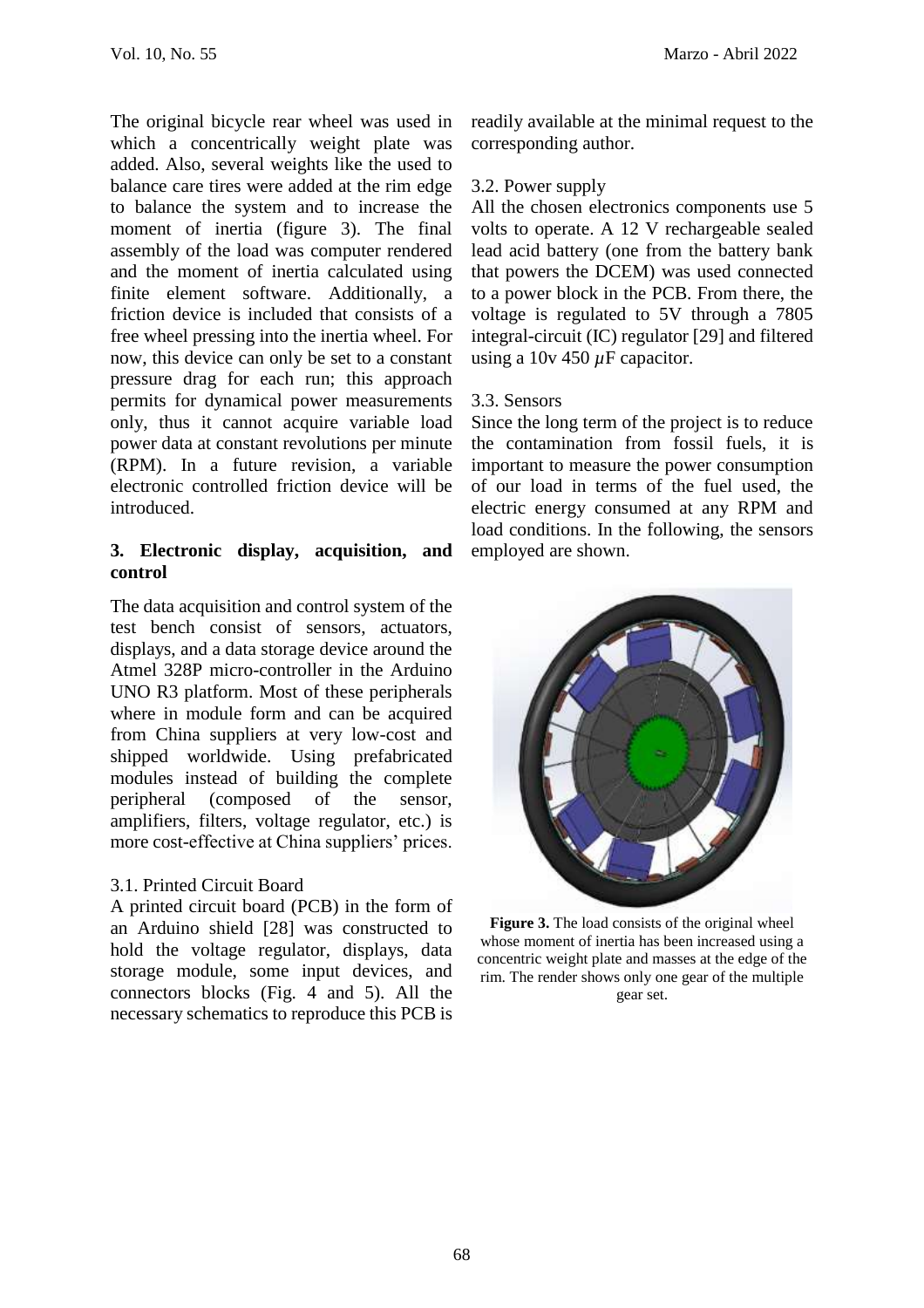

**Figure 4.** Arduino shield PCB interconnecting sensors, displays and actuators with the microprocessor.



**Figure 5.** Arduino shield PCB interconnecting sensors, displays and actuators with the microprocessor.



**Figure 6.** Sensor to measure fuel consumption using the VL53L0X module. A PCV reservoir (r) contains a float connected to a plate (p) through a dipstick. The VL53L0X emits a laser pulse to this plate, and it measures the TOF inferring the distance. This information is proportional to fuel amount in the reservoir.

### 3.3.1. Fuel Sensor

At the writing of this article, the authors did not find any sensor capable of measuring in the ml/min range, fuel safe and cheap. Therefore, fuel measuring device was constructed based on the VL53l0X sensor [30] in its module mode (Figure 6). This sensor uses the time of flight (TOF) concept to measure the distance that a light pulse travels from the sensor to an obstruction and, back. This sensor can be used up to 2 meters with +/- 1 mm accuracy. The proposed fuel sensor consists of a cylinder made from commercial PCV pipe of known internal area. The cylinder is mounted at the fuel tank height and fed with fuel from it through a hose. This configuration allows that the tank and the fuel inside the sensor share the same fuel level. Inside the PCV cylinder there is a fuel float connected to an external plate through a dipstick. The TOF sensor is placed at the top of a PCV cylinder pointing to this plate. The fuel metering is indirectly achieved by measuring the distance between the TOF sensor and this plate which is proportional to the fuel level inside the PCV cylinder. This information is sent to the microcontroller using the I2C protocol [31].

#### 3.3.2. Current and Voltage

One important variable to consider in the investigation of hybrid engines is the power consumed by the DCEM. To do so, it is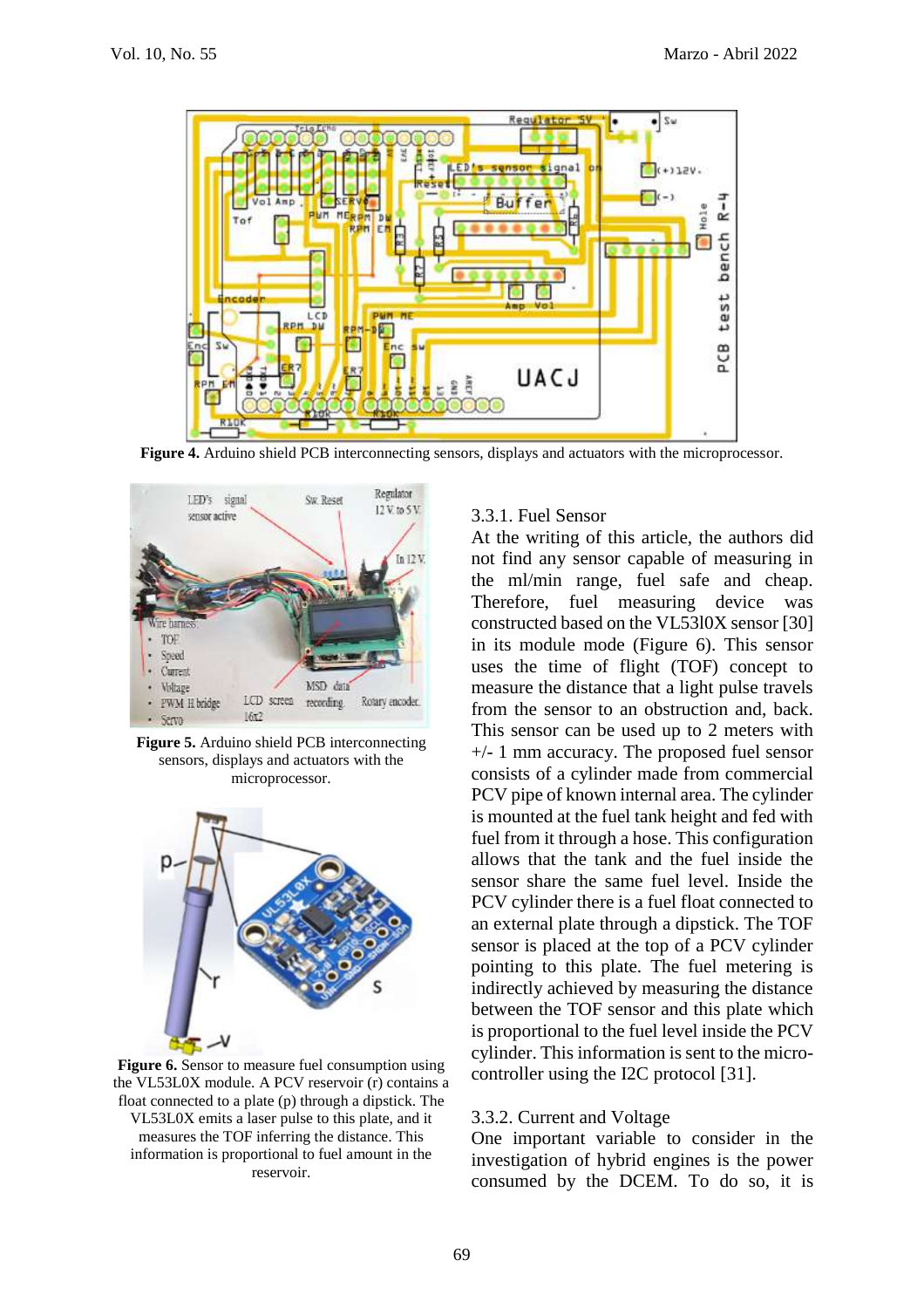necessary to know its operation voltage and current consumption. For current, a module based on the ACS7121 IC was used that delivers a voltage from 0 to 5V proportional to the measured current [32]. For voltage monitoring, a module that simply uses a voltage divider to map 0-25V in to 0-5V was employed. These output levels are easily read by the micro-controller on its analog input ports. Even that these cheap sensors come ready to use, it is always a good practice to compare their outputs with a calibrated meter and to software-compensate any discrepancies.

## 3.3.3. RPM

To measure the period of rotation and infer the RPM, an LED Photo-diode interruption sensor was used in its slotted module form. This sensor delivers a TTL logic signal when there is an object between the LED and the photodiode. This sensor was placed in the gear of the inertia wheel in such a way the gear tooth can interrupt the light path. By measuring the time between each light interruption, the RPM can be inferred as the revolution period inverse of the inertia load.

## 3.4. Data storage and displays

It is of importance to log all the possible information for post-processing and analysis. Also, is very helpful to watch the information flow in real-time. For these reasons, our PCB includes means of storage and information display.

## 3.4.1. SD Card

To record the data, a security card (SD) module was chosen that reads and records over a mini-SD card. This type of module is cheap and can be directly interfaced to the micro-controller through the SPI protocol [33].

## 3.4.2. LCD and LEDs

An 16X2 line LCD is placed in front of the PCB to display in real-time the most important data and to navigate through menus. Our display is not directly driven by the microcontroller; it uses a module based on the

PCF8574 IC [34] that allows for the LCD to be operated through the I2C protocol using only 4 inputs, saving I/O ports for other uses.

At the beginning of a test run and with the use of a rotary encoder, the LCD allows to navigate through menus and select the type of experiment the user want to make. During the experiment, it displays basic information like the power consumed by the DCEM and the RPM. Even that all the data from the sensors is being recorded, PCB light emitting diodes (LED's) were included that allows to corroborate, in real-time, the proper functioning of the device. This is a quick method to check if the device is reading a signal from the sensors and/or to the actuators. The LEDs are indirectly driven by a CD4050BE IC working as a buffer [35], so the current drop from the LED's does not affect the sensor or micro-controller signals.

## 3.5. Actuators and Controls

With the aim of having consistent data, is desirable to automatically control the power delivered by the DCEM and the ICE. For the DCEM, the power control is achieved by regulating the input current, and for the ICE, by adjusting the amount of air/fuel (A/F) mixture entering the combustion chamber.

## 3.5.1. Current Regulator

To control the DCEM current, a module based on the BTS7960 IC [35] was used connected in parallel with the DCEM and the battery bank. This type of module is a H-bridge that allows to control the DCEM direction of rotation, freewheeling or stopping. The latter can be used to reconvert the kinetic energy of the load back into current to the batteries. The amount of current supplied to the DCEM from the battery is controlled by a square wave signal of constant amplitude and adjustable width supplied by the microcontroller. The amperage is proportional to the width of this square wave. This type of control is commonly known as pulse width modulation (PWM) [35].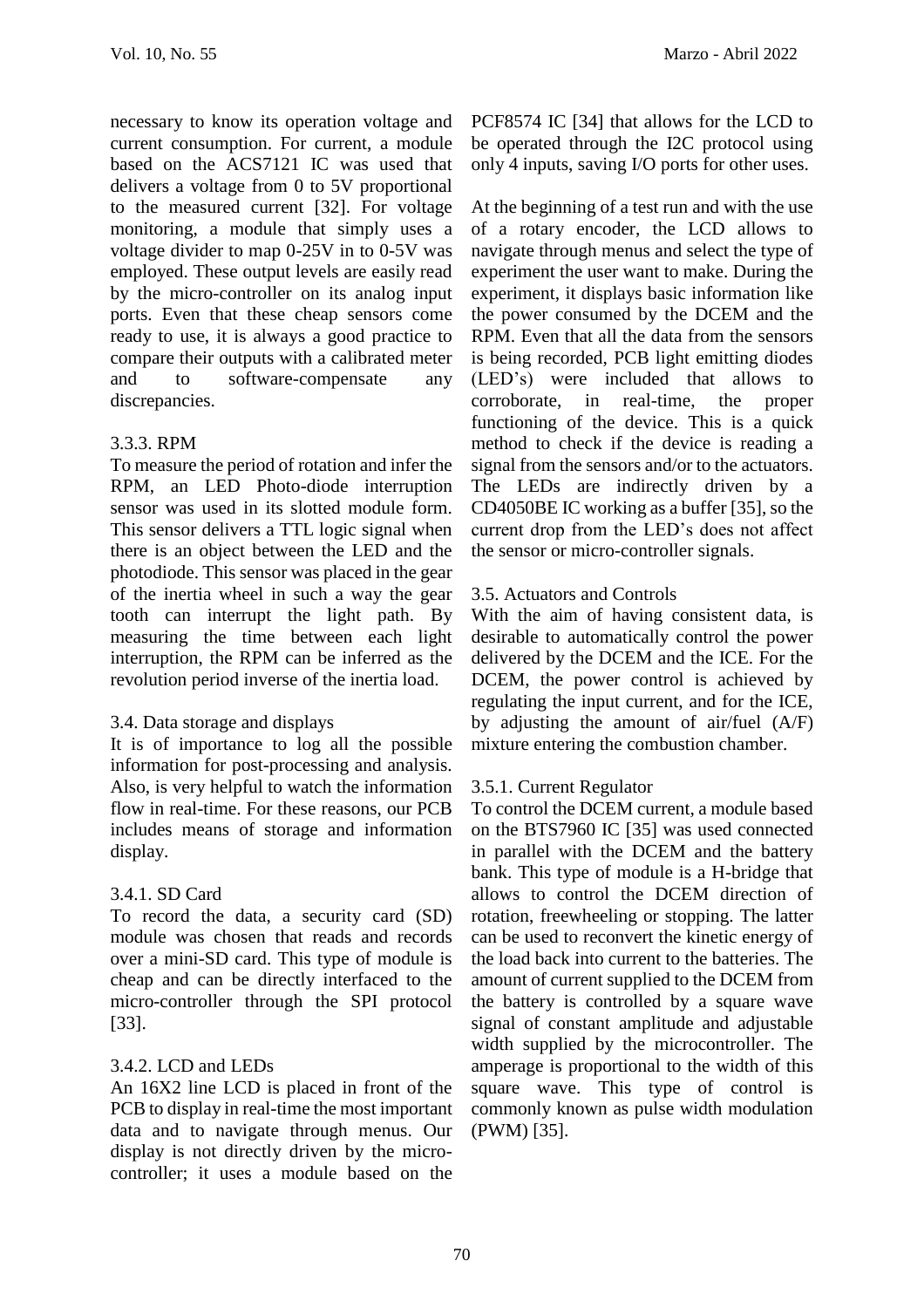### 3.5.2. The air/fuel control

The A/F control is achieved by controlling the throttle opening in the ICE carburetor. Originally, the throttle is cable operated, therefore a fixture was design and fabricated that allows to couple this cable to a servo motor. The servomotor is a type of electric motor that allows control over its angular position through a digital signal [36]. The fixture converts the angular position to linear displacement of the cable. In this way, the power delivered by the ICE can be controlled trough the micro-controller (figure 7).

### 3.5.3. Buttons and rotary encoder

The user inputs to the test bench are through push buttons and a rotary encoder [36] with a 20 steps/revolution. These allow to reset the system or move across menus displayed in the LCD. Also, in one of the operation modes, the rotary encoder allows to directly operate the servomotor to manually control the power delivered by the ICE. This is useful for warming the ICE or just to vary the engine RPM to verify its operation.

## **4. Operation and control algorithm**

In this section, three operation examples for the test bench are presented as a basis for other operation routines depending on the specific research goals. A simplified and general version of the algorithm for these routines are given in the figure (8). For all the ICE modes below, it is necessary to perform the following procedure:

- 1. Open tank valve A to fill the fuel from the tank to the fuel sensor.
- 2. Turn on a main switch to power all the electronics and DCEM.
- 3. Select the starting engine option on the LCD and push the encoder button.
- 4. Activate the carburetor choke and manually start the engine. Once it starts, the throttle can be controlled using the rotary encoder. Deactivate the choke and warm up the ICE.
- 5. Using the rotary encoder, set the ICE to idle and press the button. The LCD will return to the main menu.
- 6. Select the desired routine.



**Figure 7.** Electro-mechanical device to control the A/F mixture. It consists of a servo motor (S) coupled to a lever (L). At the other end of the lever, there is the throttle cable that operates the carburetor (C).

### 4.1. ICE engine dyno program

The engine dyno program simply commands the throttle actuator to go to its maximum value and record the revolution periods of the inertia wheel. With this information, the RPM´s as a function of time can be obtained and subsequently the angular acceleration to acquire the dynamical curve for torque and power from the ICE. The power and torque are calculated by:

$$
\tau = I \frac{d\omega}{dt}, \qquad (\text{Eq. 3})
$$

$$
P = \tau \omega, \qquad \qquad (\mathbf{Eq. 4})
$$

where  $\tau$  is the torque, P the power, *I* the moment of inertia, *ω* the rotational speed and the derivative d*ω/*dt is finite difference approximated.

The run is manually stopped when the operator observes that the RPM are not changing. In a future code revision, a maximum RPM can be set to stop the acquisition run. The data is then transferred to a computer via the SD card for post processing.

## 4.2. ICE only routine.

In this routine, the micro controller sets the throttle to a constant value for a period. It displays the RPM on the LCD, and it saves the information on fuel consumption and revolution period. The simplified algorithm is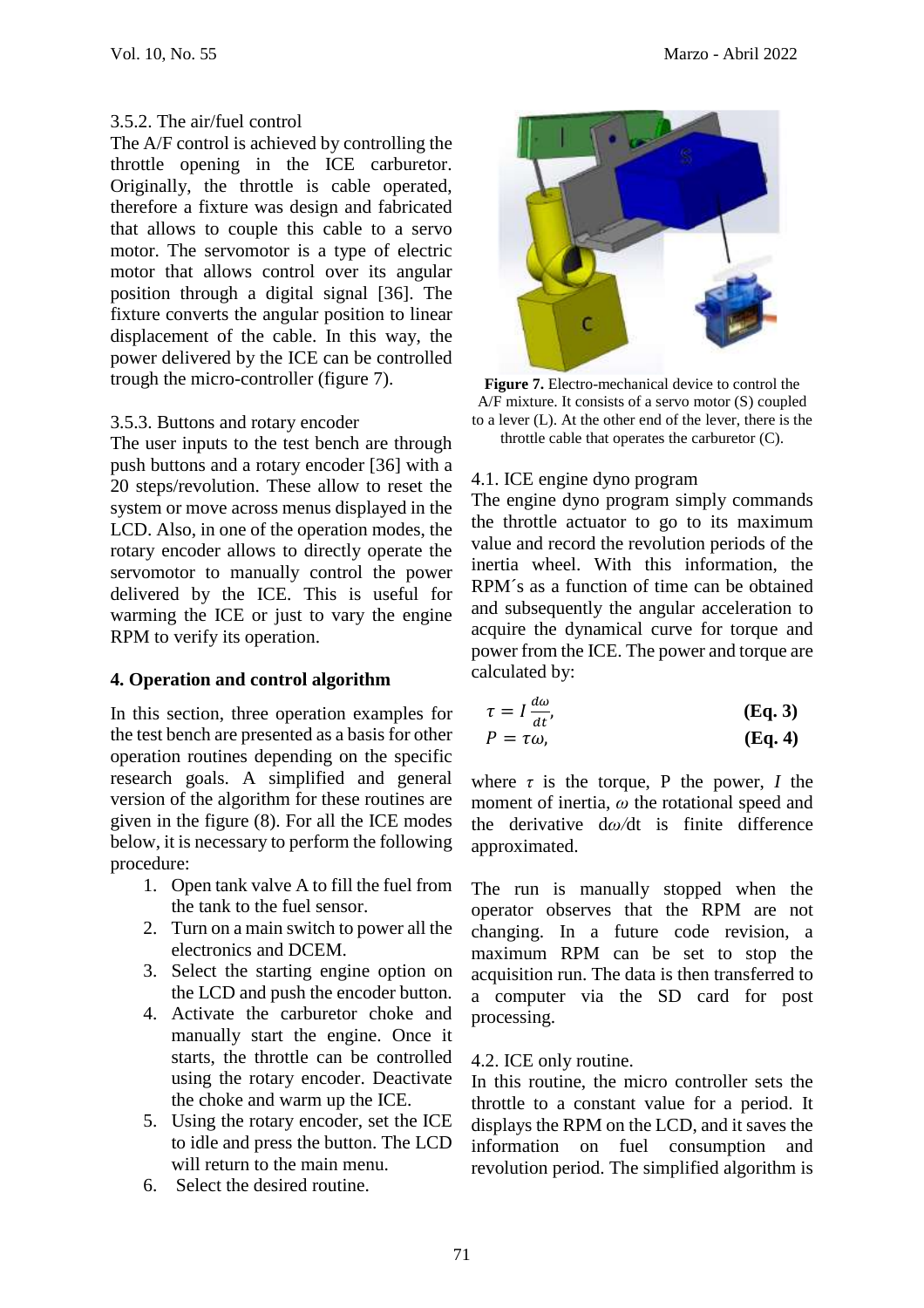given in figure (8). This routine could be used to quantify the fuel consumption for a given RPM.

### 4.2.1. DCEM and ICE routine.

This routine is like the above, with the exception that the DCEM now is also supplying power. The fuel consumption, current, voltage, RPM are saved on the micro-SD card. This routine is a first attempt to investigate how much fuel can be saved using a DCEM in parallel.



**Figure 8.** Simplified and general algorithm for testing. A) Dyno program: the servo is set to maximum and the DCEM control to zero. B) ICE only routine: the servo is set to a medium value and DCEM to zero. C) DCEM and ICE: both the servo and DCEM control are set to an intermediate value.

### **5. Results and analysis**

It is desirable to represent the obtained data as a function of time. Since our system does not contain an external clock, a cumulative summing the revolution period data was opted to obtain the time parameter.

Even that the graphs below show one test, it is worth mentioning that the graphs obtained from several runs maintained the same, width, height, and shape within the maximum error propagation of the sensors and acquisitors accuracy, giving the confidence on the reliability of the device.

### 5.1. Dynamometer results

Figure (9) shows the raw data in revolutions per second. It can be observed that the data contains spikes that does not represent real information. These spikes are detected and removed by replacing them with an average of their neighbour points. Also, a moving average is applied to smooth out the curve for future calculations.

Figure 10 shows the dynamometer run result, where a peak power below 400 watts around 250 RPM can be observed. The total gear ratio from engine to load is 18:1, therefore the maximum power occurs in the engine at 4500 RPM which is typical for this type of ICEs. After 320 RPM, the figure also shows a fluctuating behavior due to the inclusion of the deceleration data in the torque and power calculation.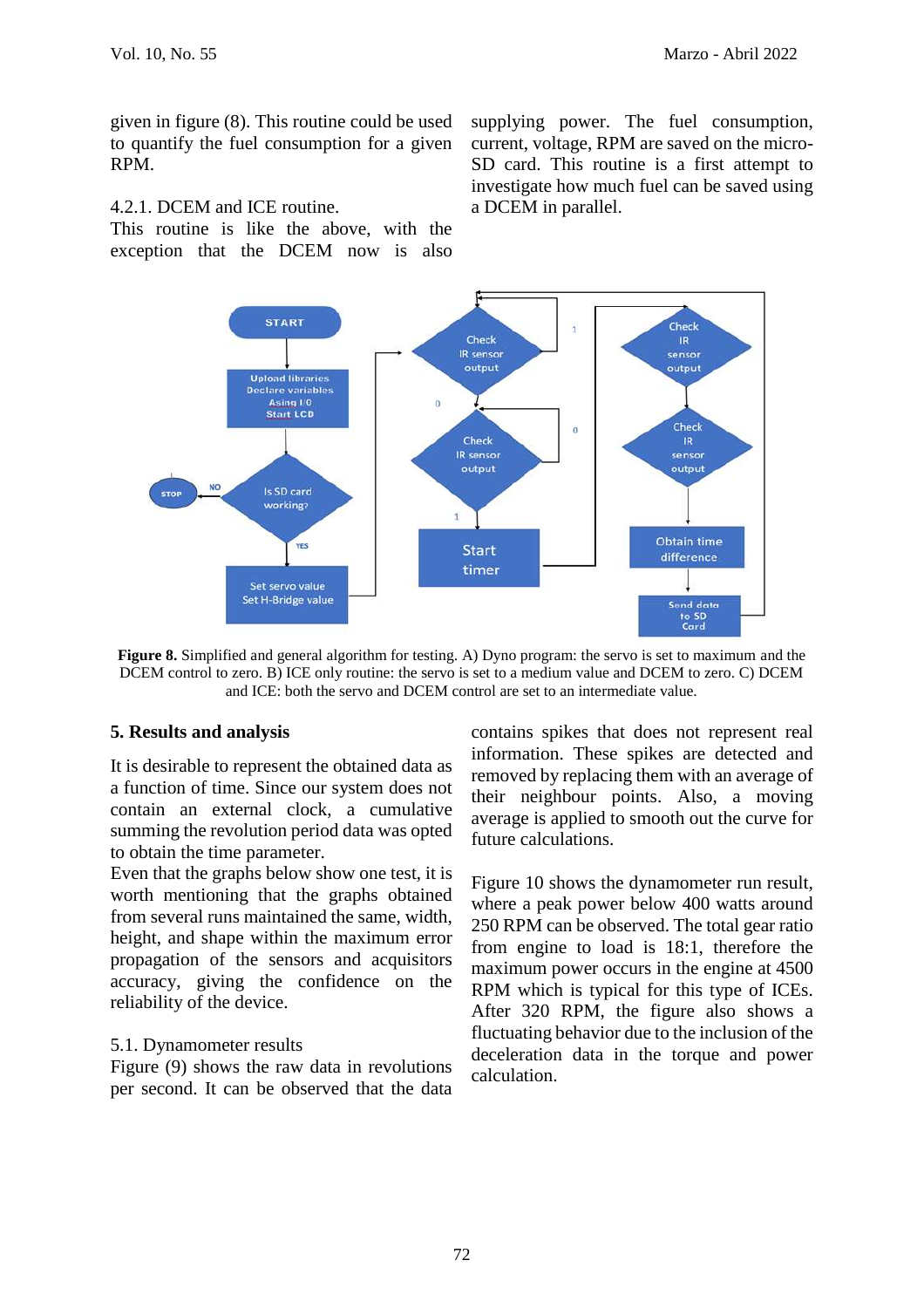

Figure 9. Raw and smoothed data from the infrared sensor. All the tests were performed at 27 °C, 1018 mb and 60% humidity.



Figure 11. The figure shows the fuel consumption as a function of time with and without the use of the DCEM. The straight lines are moving averages showing the fuel saving rate for the hybrid case.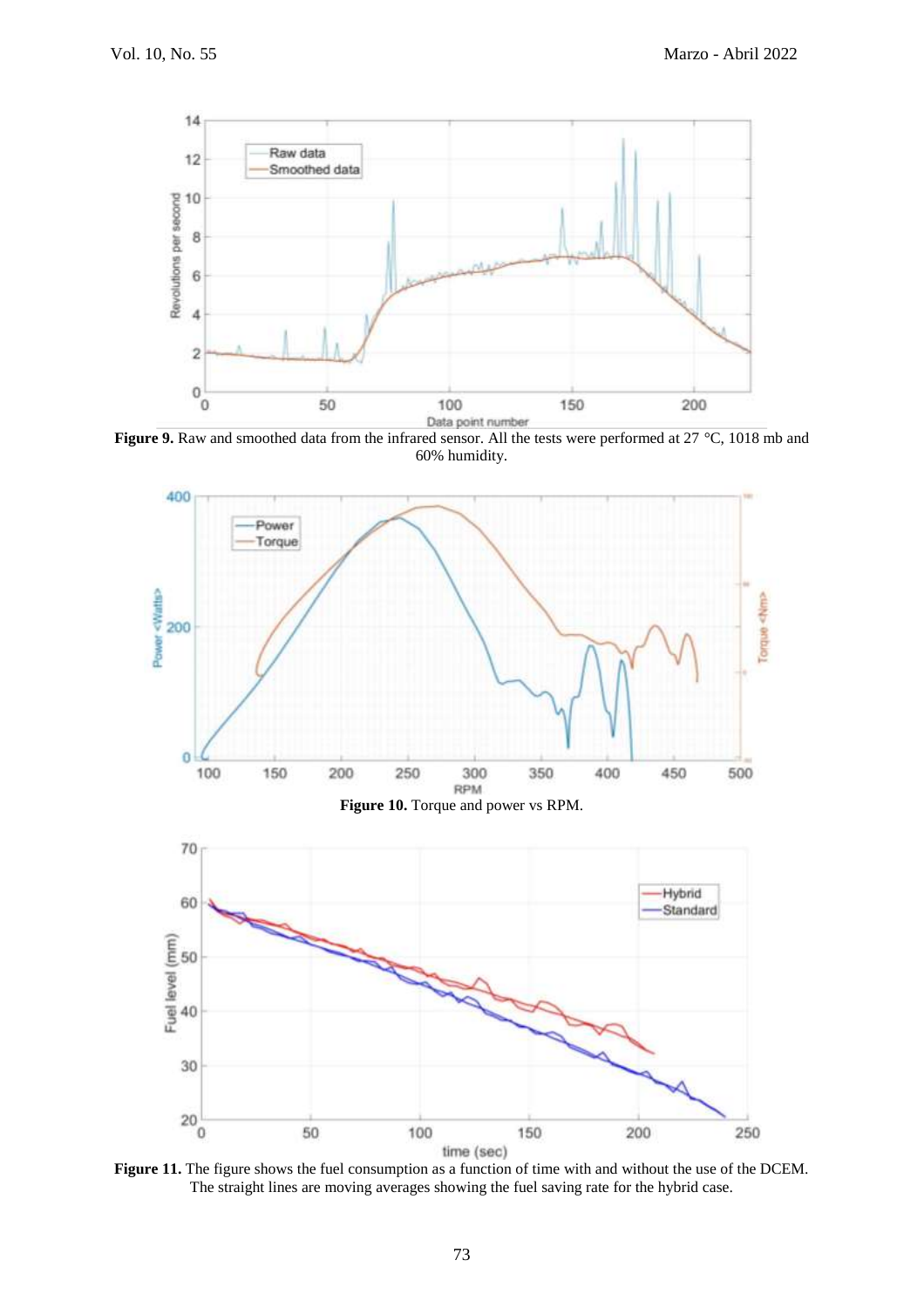

**Figure 12.** The graph is a time series of the kilometers per liter achieved with and without the aid of the DCEM. The flat lines are the average of each run.

### 5.2. ICE and DCEM routine

The graphs in figures 11 and 12 shows the fuel level and consumption (kilometers per liter) vs time for the ICE running at a constant speed.

Afterwards, the same test is done with the difference that now the DCEM is activated proportioning power to the load. The purpose of this simple experiment is to show the fuel sensor capabilities and to make first estimations of the fuel savings. In this case, it can be observed a consumption change from 34 to 51 kilometers per litter.

In a future work, this information will be correlated with the energy consumption of the DCEM, for different travel routines and conditions in order to calculate the payback period of converting an originally ICE vehicle into hybrid.

### **6. Conclusions and future work**

The design and testing of a low-cost test bench for hybrid conversion research was presented. The device hardware is robust, versatile, and reliable: the load can be powered by three power sources; it can acquire RPM, fuel consumption, current and voltage and can control the DCEM and ICE power output. In addition, the device includes a very convenient system for displaying and recording data. The recorded data was consistent as several runs under similar conditions showed graphs of very similar height, width, and shape.

Because the system is based on the Arduino system, the programming can be done in a very accessible way: for instance, acceleration cycles of the ICE or DCEM control algorithms can be implemented directly. Moreover, the system general behaviour can be modified. For example, the user may decide to send the information directly to the computer (trough the USB) instead of saving it to the SD card. This can be easily programmed on the microcontroller.

All the above features allow to obtain first results about the algorithms and/or architecture used in converted hybrid vehicles for testing its performance under different conditions. Future work includes the addition of a device that allows to control the friction load. This could be done by adding a screw operated friction device, like the one used on stationary exercise bicycles. The screw could then be driven by a micro-controllercontrolled stepper motor.

This device is suitable for academic purposes and/or new ideas proof of concept. In theory, all the results obtained can be linearly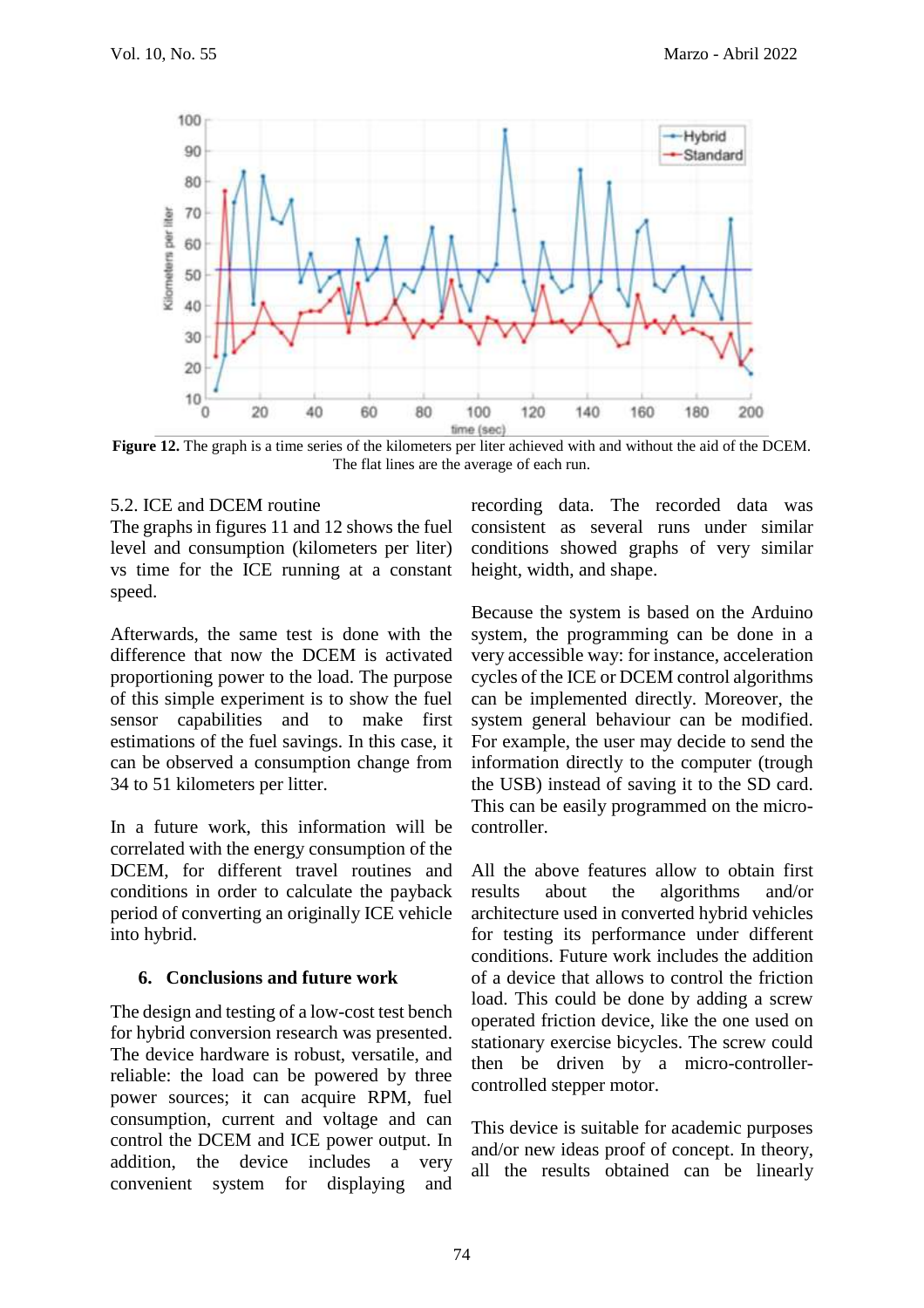extrapolated to larger vehicles as long the scale factors are acknowledged; but in order to confirm or publish any results, certified equipment is recommended. Finally, it's the authors desire that the information in this paper helps researchers and hobbyist to make region specific research in their developing countries.

## **7. References**

- 1. Bayindir, K. Ç., Gözüküçük, M. A., & Teke, A. (2011*)."* A comprehensive overview of hybrid electric vehicle: Powertrain configurations, powertrain control techniques and electronic control units"*. Energy conversion and Management, 52*(2), 1305-1313. [https://doi.org/10.1016/j.enconman.20](https://doi.org/10.1016/j.enconman.2010.09.028) [10.09.028](https://doi.org/10.1016/j.enconman.2010.09.028)
- 2. Shen, C., Shan, P., & Gao, T. (2011). "A comprehensive overview of hybrid electric vehicles". *International Journal of Vehicular Technology*, *2011*. doi:10.1155/2011/571683.
- 3. Andwari, A. M., Pesiridis, A., Rajoo, S., Martinez-Botas, R., & Esfahanian, V. (2017). "A review of Battery Electric Vehicle technology and readiness levels". *Renewable and Sustainable Energy Reviews*, 78, 414- 430. DOI: 10.1016/j.rser.2017.03.138.
- 4. Hitha, P., Sosale, S. S., Sushmitha, S., & Rekha, K. R. (2017). "Performance analysis of various-4-wheelers with IC engines for hybridization". *International Journal of Advance Research, Ideas, and Innovations in Technology*, *3*(3), 1322-1327.
- 5. Teixeira, A. C. R., & Sodré, J. R. (2018). "Impacts of replacement of engine powered vehicles by electric vehicles on energy consumption and CO2 emissions"*. Transportation Research Part D: Transport and Environment,* 59,375-384.

https://doi.org/10.1016/j.trd.2018.01.0 04.

- 6. Moore, W. H. (1978). *U.S. Patent No. 4,090,577*. Washington, DC: U.S. Patent and Trademark Office.
- 7. Amjad, S., Neelakrishnan, S., & Rudramoorthy, R. (2010). "Review of design considerations and technological challenges for successful development and deployment of plug-in hybrid electric vehicles". *Renewable and Sustainable Energy Reviews*, 14(3),1104-1110. [https://doi.org/10.1016/j.rser.2009.11.](https://doi.org/10.1016/j.rser.2009.11.001) [001](https://doi.org/10.1016/j.rser.2009.11.001)
- 8. Burke, A. F. (2007). "Batteries and ultracapacitors for electric, hybrid, and fuel cell vehicles". *Proceedings of the IEEE, 95*(4), 806-820. DOI: [10.1109/JPROC.2007.892490.](https://doi.org/10.1109/JPROC.2007.892490)
- 9. Guanetti, J., Formentin, S., & Savaresi, S. M. (2014). "Total cost minimization for next generation hybrid electric vehicles". *IFAC Proceedings*, Volumes, *47*(3), 4819- 4824.
- 10. Farina, S., Firdaus, R. N., Azhar, F., Azri, M., Ahmad, M. S., Suhairi, R., & Sutikno, T. (2018). "Design and Analysis of In-Wheel Double Stator Slotted Rotor BLDC Motor for Electric Bicycle Application". *International Journal of Power Electronics and Drive Systems,* 9(1), 457. DOI: 10.11591/ijpeds. v9n1
- 11. Guan, Y., Zhu, Z. Q., Afinowi, I. A., Mipo, J. C., & Farah, P. (2014, October). "Comparison between induction machine and interior permanent magnet machine for electric vehicle application". In *2014 17th International Conference on Electrical Machines and Systems*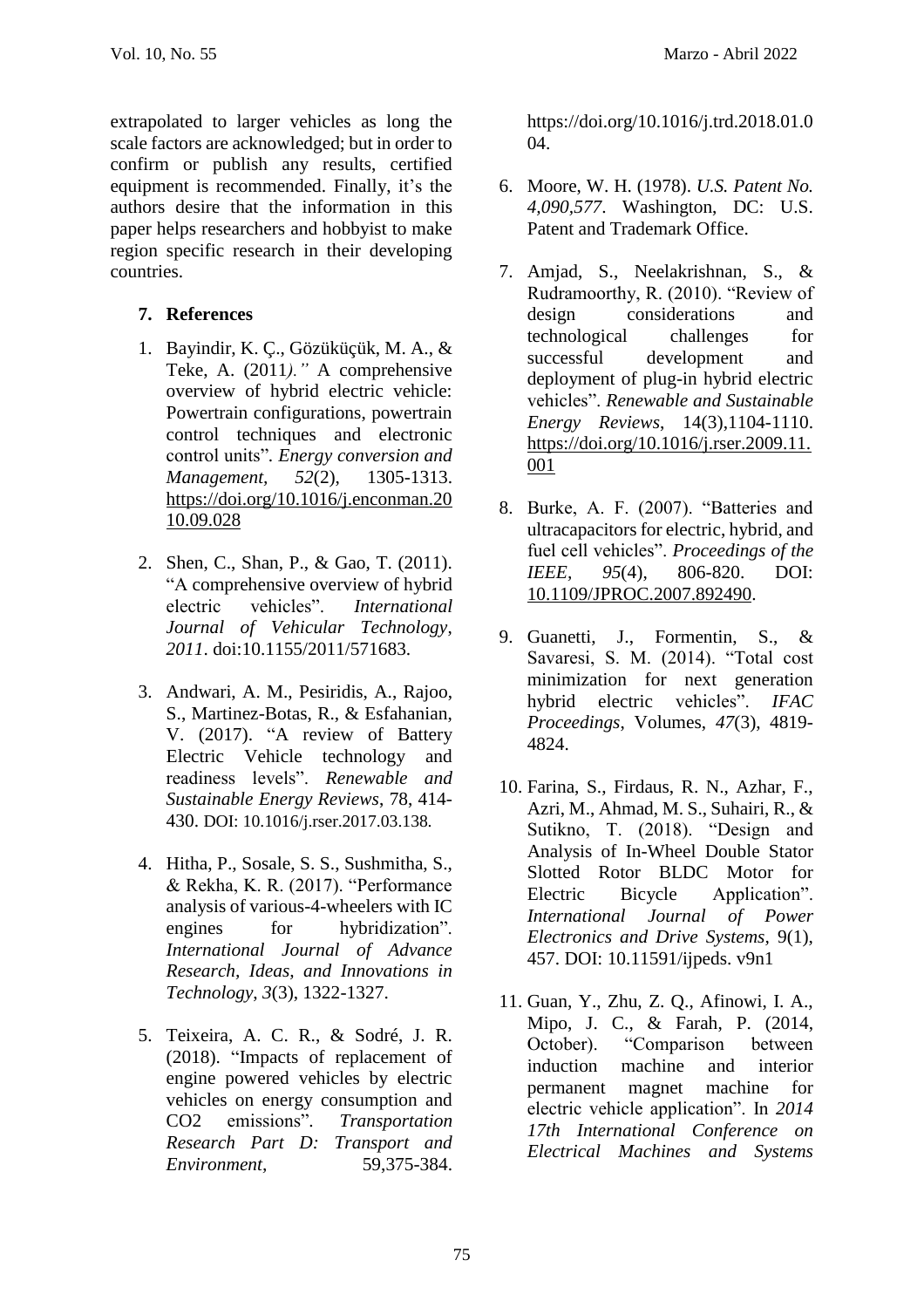*(ICEMS)* (pp. 144-150). IEEE. DOI: [10.1109/ICEMS.2014.7013454](https://doi.org/10.1109/ICEMS.2014.7013454)

- 12. Tribioli, L., Barbieri, M., Capata, R., Sciubba, E., Jannelli, E., & Bella, G. (2014). "A real time energy management strategy for plug-in hybrid electric vehicles based on optimal control theory". *Energy Procedia*, *45*, 949-958.
- 13. Cao, J., & Xiong, R. (2017). "Reinforcement learning-based realtime energy management for plug-in hybrid electric vehicle with hybrid energy storage system". *Energy Procedia*, *142*, 1896-1901.
- 14. Capasso, C., Lauria, D., & Veneri, O. (2017). "Optimal control strategy of ultra-capacitors in hybrid energy storage system for electric vehicles". *Energy Procedia*, *142*, 1914-1919.
- 15. Cao, J., & Emadi, A. (2011). "A new battery/ultracapacitor hybrid energy storage system for electric, hybrid, and plug-in hybrid electric vehicles". *IEEE Transactions on power electronics*, *27*(1), 122-132.
- 16. Naseri, F., Farjah, E., & Ghanbari, T. (2016). An efficient regenerative braking system based on battery/supercapacitor for electric, hybrid, and plug-in hybrid electric vehicles with BLDC motor". *IEEE Transactions on Vehicular Technology*, *66*(5), 3724-3738. DOI: [10.1109/TVT.2016.2611655](https://doi.org/10.1109/TVT.2016.2611655)
- 17. 18Qiu, C., Wang, G., Meng, M., & Shen, Y. (2018)." A novel control strategy of regenerative braking system for electric vehicles under safety critical driving situations". *Energy*, *149*, 329-340. [https://doi.org/10.1016/j.energy.2018.](https://doi.org/10.1016/j.energy.2018.02.046) [02.046](https://doi.org/10.1016/j.energy.2018.02.046)
- 18. Palmer, K., Tate, J. E., Wadud, Z., & Nellthorp, J. (2018). "Total cost of ownership and market share for hybrid and electric vehicles in the UK, US, and Japan". *Applied energy*, *209*, 108- 119. https://doi.org/10.1016/j.apenergy.20 17.10.089
- 19. Ehsani, M., Gao, Y., & Miller, J. M. (2007). "Hybrid electric vehicles: Architecture and motor drives". *Proceedings of the IEEE*, *95*(4), 719- 728. DOI: [10.1109/JPROC.2007.892492](https://doi.org/10.1109/JPROC.2007.892492)
- 20. Silvaş, E., Hofman, T., & Steinbuch,  $M. (2012)$ . "Review of optimal design strategies for hybrid electric vehicles". *IFAC Proceedings Volumes*, *45*(30), 57-64.
- 21. Hui, Z., Cheng, L., & Guojiang, Z. (2008, September)." Design of a versatile test bench for hybrid electric vehicles". In *2008 IEEE Vehicle Power and Propulsion Conference* (pp. 1-4). IEEE.
- 22. Salah, M., Abu Mallouh, M., Youssef, M., Abdelhafez, E., Hamdan, M., & Surgenor, B. (2017). "Hybrid vehicular fuel cell/battery powertrain test bench: design, construction, and performance testing". *Transactions of the Institute of Measurement and Control*, *39*(9), 1431- 1440.doi:10.1177/0142331216642835 .
- 23. Fajri, P., Ferdowsi, M., Lotfi, N., & Landers, R. (2016). "Development of an educational small-scale hybrid electric vehicle (HEV) setup". *IEEE Intelligent Transportation Systems Magazine*, *8*(2), 8-21. DOI: [10.1109/MITS.2015.2505739](https://doi.org/10.1109/MITS.2015.2505739)
- 24. Arduino.cc. Arduino Shield, unkown. Online accessed 08-24-2020.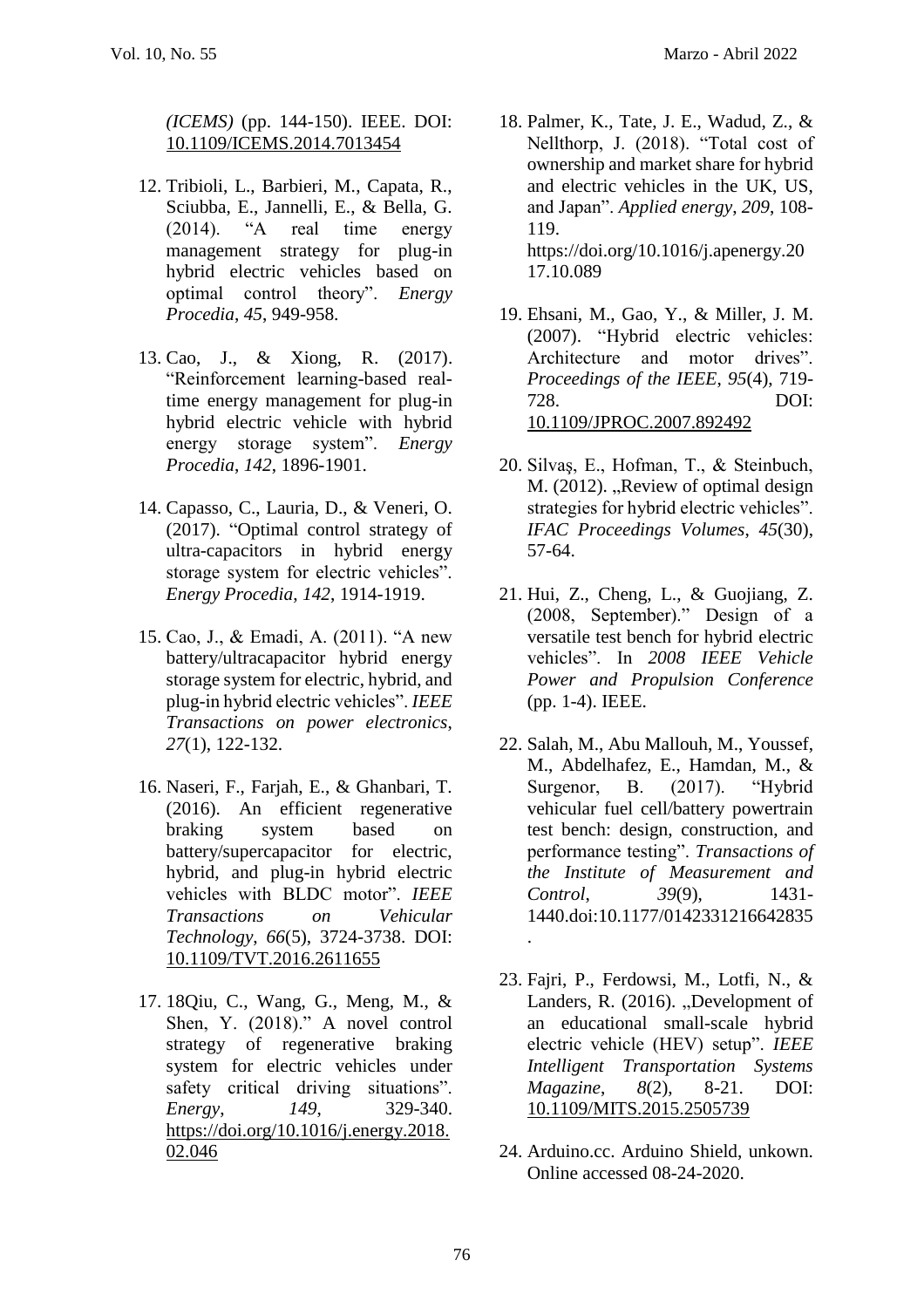- 25. Coveñas, J. L. (2014). *Diseño mecánico de un dinamómetro vehicular portátil para determinar la potencia de automóviles Rally de tracción simple*. Pontificia Universidad Católica del Perú.
- 26. Gallego, R. S., & Cerio, C. D. de. (2012). *Diseño mecánico de un banco de pruebas inercial para motocicletas*. Universidad publica de Navarra.
- 27. Montaluisa, G. (2007). *Diseño de un dinamómetro inercial y construcción de un modelo a escala*. Escuala politecnica Nacional. Retrieved from http://bibdigital.epn.edu.ec/handle/15 000/88
- 28. Instrument, T. LM340, LM340A and LM7805 Family Wide VIN 1.5-A Fixed Voltage Regulators, 2016. [Online; accessed 02-September-2020].
- 29. St.co. VL530X, 2018. Online accessed 09-02-2020.
- 30. Robots didácticos. I2C, 2018. Online, accessed 02-September -2020.
- 31. Microsystems, A. ACS712: Fully Integrated, Hall-Effect-Based Linear

Current Sensor IC with 2.1 kVRMS Voltage Isolation and a Low-Resistance Current Conductor, Unknown. [Online; accessed 02- September-2020].

- 32. Peripheral, T. D. S. (2001). Reference Guide. *Texas Instruments Literature Number SPRU109D*.
- 33. Instrument, T. PCF8574 Remote 8-Bit I/O Expander for I2C Bus, 2015. [Online: accessed 02-September-2020].
- 34. Instrument, T. CD4049UB and CD4050B CMOS Hex Inverting Buffer and Converter, 2020. [Online; accessed 02-September-2020].
- 35. Wang, M., & Jiang, Z. (2009, November). "The Design and Comparison of DC Motor Drive Circuit in Smart Car Competition". In *2009 IEEE International Conference on Intelligent Computing and Intelligent Systems* (Vol. 2, pp. 325- 328). IEEE.
- 36. Chen, P., Jung, I. W., Walko, D. A., Li, Z., Gao, Y., Shenoy, G. K., & Wang, J. (2019). ltrafast photonic microsystems to manipulate hard X-rays at 300 picoseconds". *Nature communications*, *10*(1), 1-9.